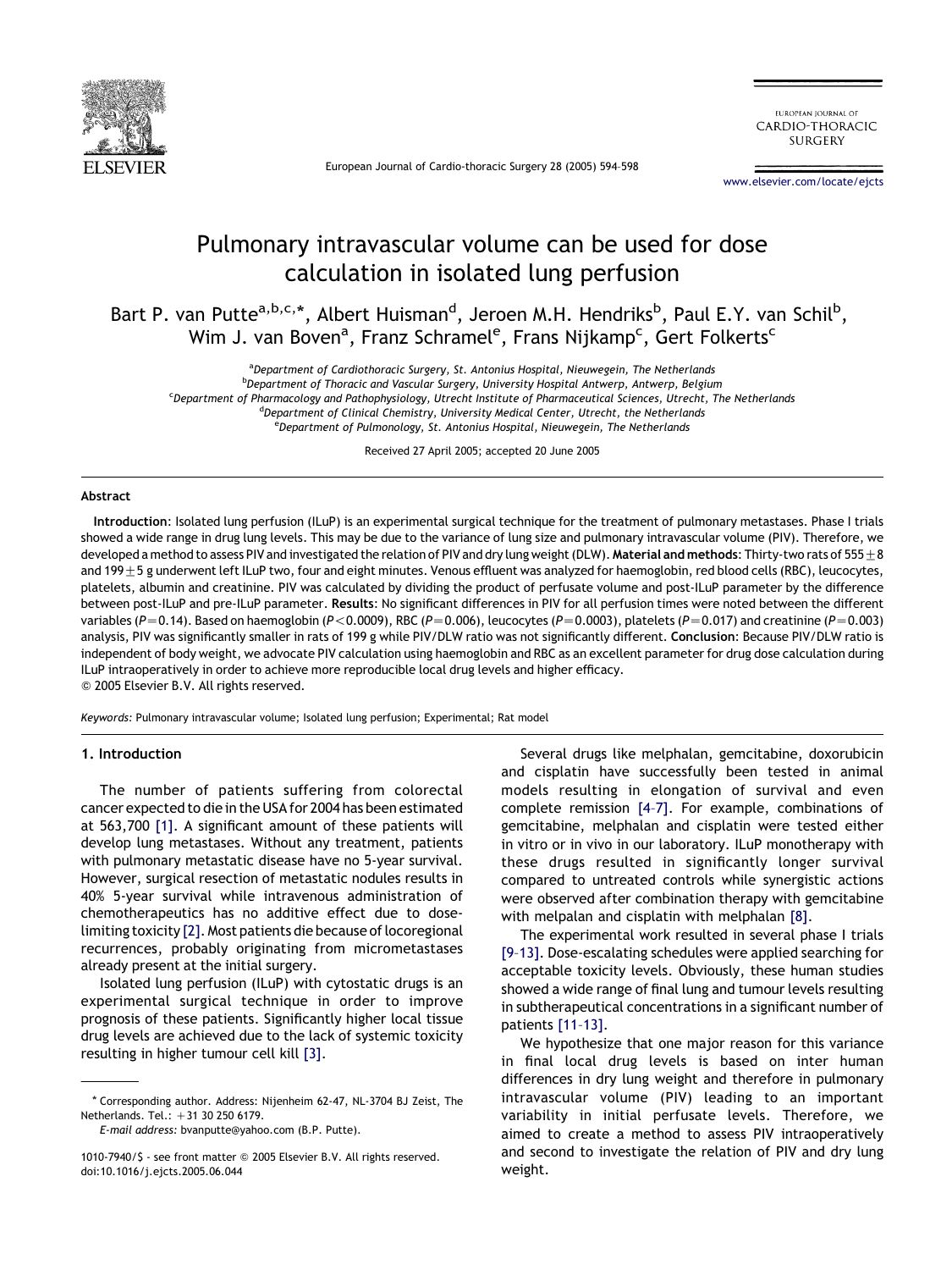# 2. Material and methods

# 2.1. Animals

Male inbred Wistar rats (weight:  $199 \pm 5$  and  $555 \pm 8$  g), obtained from Iffa Credo (Brussels, Belgium), were used for all experiments. Animals were treated in accordance with the Animal Welfare Act and the 'Guide for the Care and Use of Laboratory Animals' (NIH Publication 86-23, revised 1985). The rats were transported in sterile conditions, housed in suspended mesh wired cages and fed a standard pellet diet ad libitum (standard rat chow, Hope Farms, Woerden, The Netherlands). The experimental protocols were approved by the Institutional Animal Care and Use Committee, University Hospital of Antwerp.

#### 2.2. Technique of left isolated lung perfusion

The technique of ILuP has extensively been described in earlier reports [\[14\]](#page-4-0). Briefly, anesthesia was induced with halothane during three minutes. Rats were incubated by translaryngeal illumination and connected to the ventilator. Halothane was titrated between 0.5 and 1.5% according to muscle relaxation, heart rate and pupil size. Ventilation was accomplished with a volume-controlled ventilator at a rate of 75 strokes/min and a tidal volume of 10 ml/kg. After a left thoracotomy was performed, the lung and rib retractor were placed anteriorly. The hilum was dissected free under microscopic view. The bronchus was deprived from its surrounding tissue in order to exclude the bronchial arterial flow to the lung. Two 16-G angiocatheters were placed through the chest wall to facilitate cannulation of the pulmonary vessels. The pulmonary artery and common trunk vein were proximally clamped with curved microclips simultaneously, before another two clamps were placed distally on both the pulmonary artery and the inferior and superior pulmonary veins. Then, two PE-10 perfusion catheters were introduced into the chest through both angiocatheters. The pulmonary artery and common trunk vein were cannulated between two clamps without blood loss while the cannulas were secured by a 4/0 silk tie after insertion. After removing the distally placed clamps, the venous cannula, which was not flushed, lies in the common trunk vein in order to discard venous effluent coming from both the inferior and superior pulmonary vein. Effluent was collected in a 500  $\mu$ l K<sub>2</sub>-EDTA Microtainer (BD, Franklin Lakes, NJ, USA). Perfusate was delivered with a flow rate of 0.2 ml/ min through the flushed arterial catheter and buffered starch (Haes steril 6%, Fresenius Kabi, Schelle, Belgium) was used for all perfusions. Perfusate temperature was controlled at 37 °C throughout the whole perfusion. Rats were placed on a heating pad immediately after induction, and body temperature was kept constantly between 36 and 37 $\degree$ C.

#### 2.3. Analysis of venous effluent

All fluid determinations were processed within 4 h after sampling. Hematological screening (haemoglobin (Hb), white blood cells (WBC), platelets (PLT) and red blood cells RBC)) was performed using a Cell-Dyn 4000 hemocytometer (Abbott Laboratories, Santa Clara, CA, USA) while

chemical analyses (albumin, Cr and total protein) were performed using a Vitros 950 apparatus (Ortho Clinical Diagnostics, Rochester, NY, USA).

# 2.4. Statistical analysis

All results are reported as mean $\pm$ standard error. ANOVA analysis was applied to compare PIV between different perfusion times for each hematological and chemical parameter while a separate analysis was performed to compare PIV from the different perfusion times between the different hematological and chemical variables. Student's t-test was used to compare wet and dry lung weight, wet-to-dry ratio, PIV and PIV/dry lung weight between rats of  $199 + 5$  and  $555 + 8$  g.

Outliers were detected with Grubb's test. Statistical significance was accepted at  $P < 0.05$ .

# 2.5. Experiment

In order to determine the optimal perfusion time for PIV calculation, 25 rats (mean  $555+8$  g) (groups 1-3) were randomized into three groups. Groups 1 ( $n=9$ ), 2 ( $n=9$ ) and 3 ( $n=7$ ) underwent left ILuP during 2, 4 and 8 min, respectively. PIV was calculated by:

 $PIV = (V_p \times X_{end-ILUP})/(X_{initial-ILUP} - X_{end-ILUP})$ 

PIV pulmonary intravascular volume

- ILuP isolated lung perfusion
- $X_{\text{end-ILUP}}$  analyzed haematological or chemical value in the perfusate after ILuP
- $X_{initial-II\,\text{UP}}$  analyzed haematological or chemical value in rat blood before ILuP
	- $V_p$  perfusate volume (perfusion time  $\times$ 0.2 ml/min)

In order to prove that the ratio PIV/dry lung weight is constant implying that PIV can be used for drug dose calculation during ILuP intraoperatively, another group of rats (mean 199 $\pm$ 5 g) (group 4, n=7) was added. Because the proposed method of PIV calculation is adequate for all perfusion times within the studied flow and perfusion time range, 4 min of left ILuP under identical study conditions was chosen ad random for group 4.

#### 3. Results

Two rats of 34 were excluded from this study because of blood leakage during cannulation.

The analyzed 'end-ILuP' samples contained levels below the detection limit of total protein in 20% and albumin in 12%. These missing values were replaced by the lowest measurable concentration (10 g/l for total protein and 4 g/l for albumin).

[Fig. 1](#page-2-0) shows dilution graphs of analyzed hematological and chemical variables in function of time while calculated PIV is depicted in [Fig. 2](#page-2-0) in function of time.

No significant differences in PIV were observed between different perfusion times for Hb, RBC, WBC, PLT and Cr while significant differences were shown for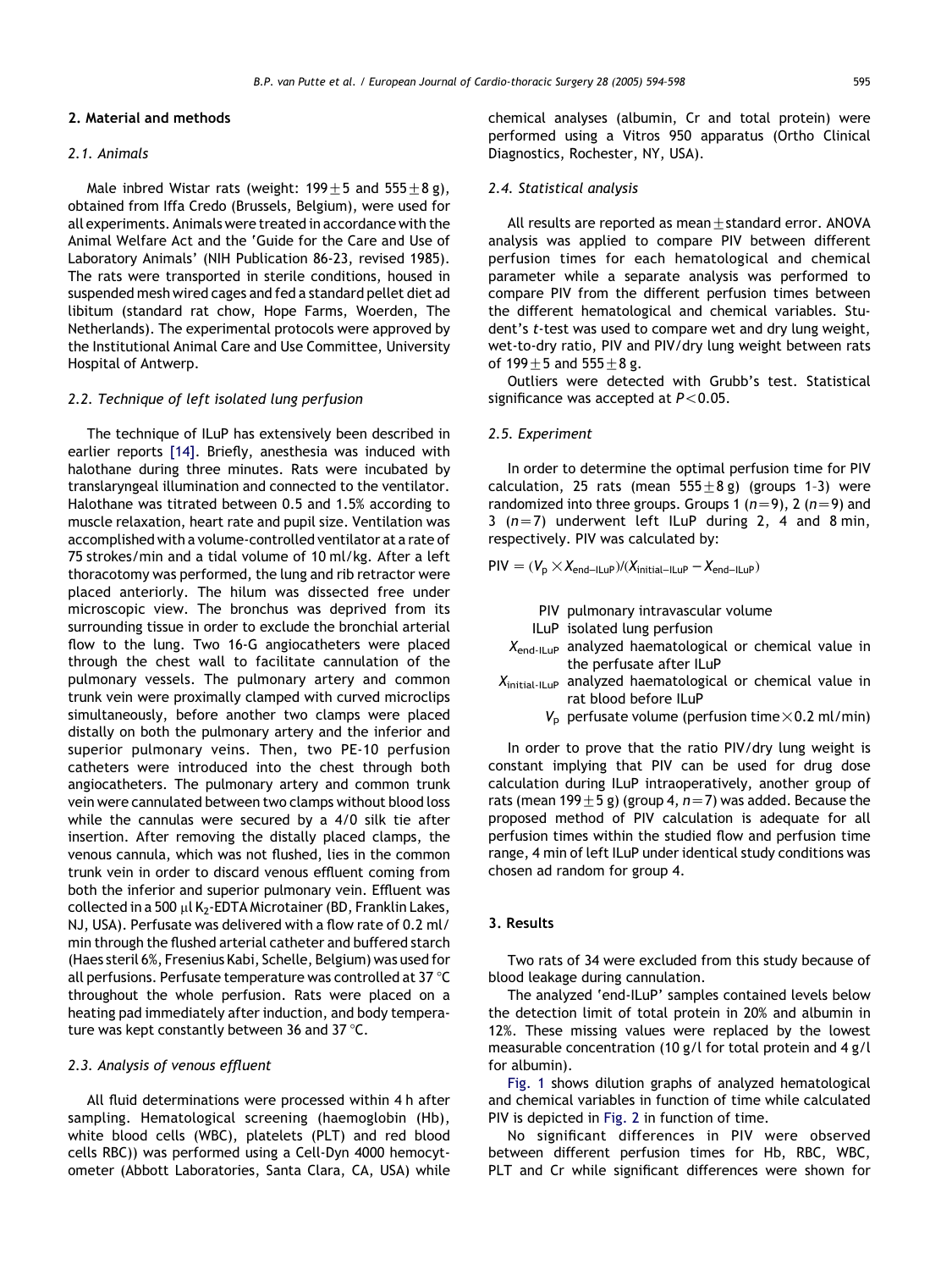<span id="page-2-0"></span>

Fig. 1. Dilution graphs of analyzed haematological and chemical variables in function of time.



Fig. 2. Calculated PIV values in function of time depicted as mean $\pm$ standard error.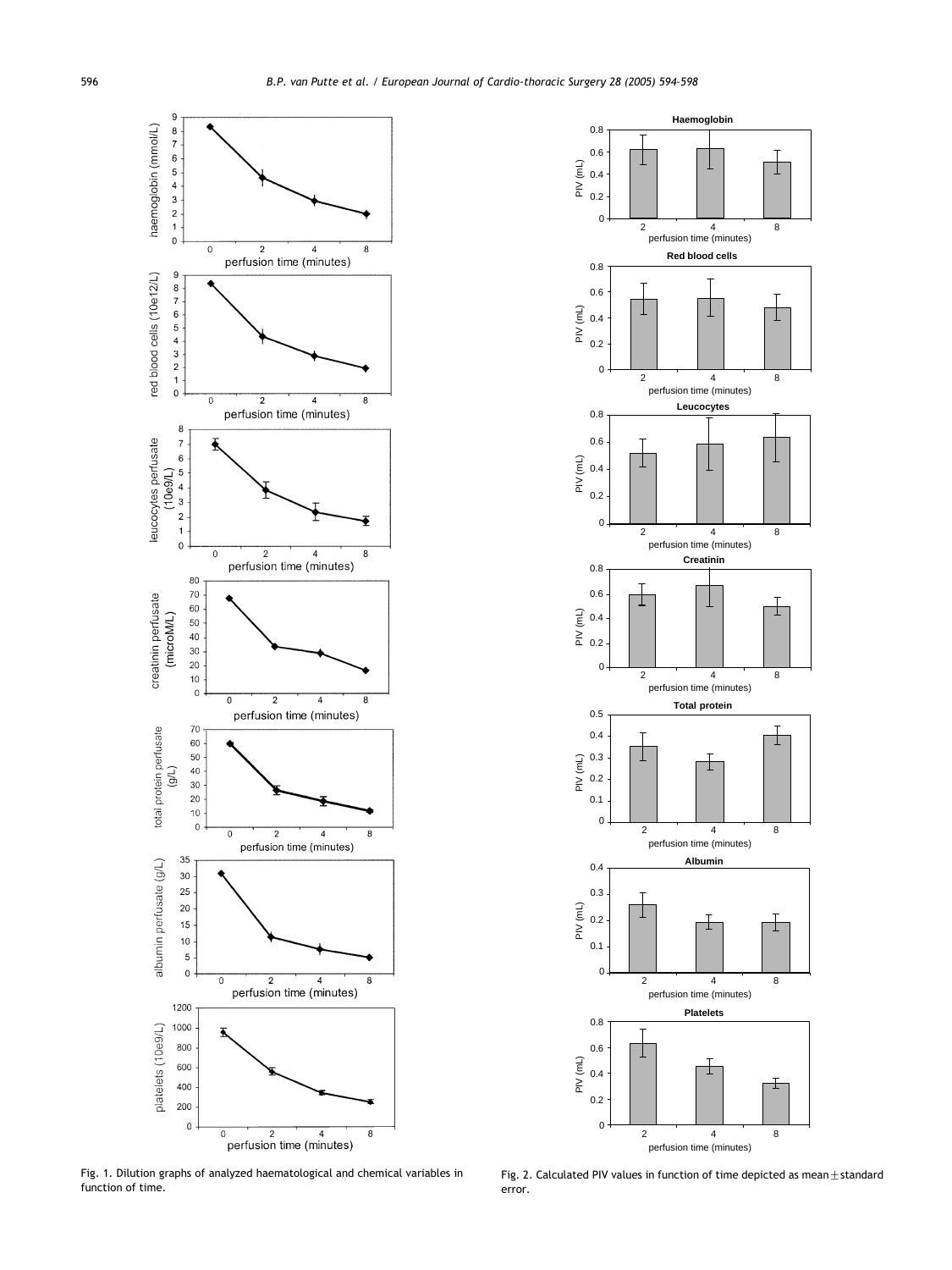| PIV and PIV/dry lung weight calculated with Hb, RBC, WBC, PLT and Cr and compared between rats of 555 and 199 g |      |       |     |          |                 |                     |                  |          |                 |                     |                  |              |              |
|-----------------------------------------------------------------------------------------------------------------|------|-------|-----|----------|-----------------|---------------------|------------------|----------|-----------------|---------------------|------------------|--------------|--------------|
|                                                                                                                 | Wet  | Dry   | W/D | PIV (Hb) | PIV/drv<br>(Hb) | <b>PIV</b><br>(RBC) | PIV/drv<br>(RBC) | PIV (Cr) | PIV/drv<br>(Cr) | <b>PIV</b><br>(WBC) | PIV/drv<br>(WBC) | PIV<br>(PLT) | PIV/<br>(PLT |
| 555 g                                                                                                           |      |       |     |          |                 |                     |                  |          |                 |                     |                  |              |              |
| Mean                                                                                                            | 1.05 | 0.18  | 5.9 | 0.56     | 2.65            | 0.51                | 2.22             | 0.53     | 2.80            | 0.57                | 3.03             | 0.56         | 2.76         |
| <b>SE</b>                                                                                                       | 0.21 | 0.036 | 1.2 | 0.078    | 0.32            | 0.070               | 0.22             | 0.050    | 0.35            | 0.09                | 0.51             | 0.11         | 0.44         |
| 199 g                                                                                                           |      |       |     |          |                 |                     |                  |          |                 |                     |                  |              |              |

Table 1

PIV, pulmonary intravascular volume; W/D, wet-to-dry ratio; Hb, haemoglobin; RBC, red blood cells; WBC, white blood cells; PLT, platelets; Cr, creatinine; Wet, wet lung weight; Dry, dry lung weight; SE, standard error.

Mean 0.83 0.13 6.4 0.19 1.50 0.27 2.01 0.32 2.09 0.20 1.60 0.16 1.23 SE 0.17 0.026 1.3 0.041 0.33 0.034 0.24 0.028 0.10 0.020 0.51 0.048 0.39 P-value 0.0030 2.76E-05 NS 0.00094 NS 0.0060 NS 0.0032 NS 0.00031 0.017 0.012 NS

albumin ( $P=0.014$ ) and total protein ( $P=0.022$ ). No significant differences in PIV for all perfusion times were shown between the different hematological and chemical variables  $(P=0.14)$ .

Wet ( $P=0.003$ ) and dry ( $P=0.00003$ ) lung weight was significantly lower in rats of 199 g while wet-to-dry ratio did not differ significantly. PIV calculated for rats of 199 g was significantly lower compared to animals of 555 g using Hb  $(P=0.0009)$ , RBC (P=0.006), Cr (P=0.003), PLT (P=0.012) and WBC ( $P=0.0003$ ). Calculation of PIV/dry lung weight did not result in significant differences for Hb, RBC, Cr and PLT while PIV/dry lung weight was significantly higher in rats of 555 g  $(P=0.02)$  using WBC (Table 1).

#### 4. Discussion

To our knowledge, this is the first study that developed a method to calculate PIV intraoperatively. We furthermore showed a constant relation between PIV and dry lung weight being independent of body weight.

No significant differences in PIV were observed using hematological blood values and Cr in function of perfusion time. However, PIV was not constant using albumin and total protein ([Fig. 2](#page-2-0)). A large number of the analyzed 'end-ILuP' samples contained levels below the limit of detection of total protein (20%) and albumin (12%) resulting in inaccurate PIV values. Therefore, these two variables were excluded from PIV/dry lung weight calculation.

ANOVA analysis showed no significant differences in PIV between the variables used. From these results, it can be concluded that PIV can be calculated using Hb, RBC, WBC, PLT and Cr analysis independent of perfusion time within the studied range. From these parameters, Hb and RBC are most adequate for PIV calculation intraoperatively.

Hb and RBC analysis is even applicable in the operating theatre. Both analyses are performed in whole blood samples without being centrifuged and therefore are instantly available. In contrast, Cr samples are analyzed after being centrifuged which is time-consuming. However, renal function and muscle mass are expected to be stable during ILuP resulting in comparable accuracy of creatinine for PIV calculation compared to Hb and RBC.

Although WBC and PLT proved to be successful parameters for PIV calculation in this experiment, it has to be emphasized that WBC have well known acute phase characteristics while PLT are activated by tubing during ILuP. If leucocyte activation occurs, sequestration, followed by low flow perfusion in significant portions of the lung, will result in underestimation of the number of leucocytes in the perfusate and therefore in underestimation of PIV. On the other hand, PLT activation may result in enhanced clotting activity during inadequate heparinization also leading to hypoperfusion and therefore underestimation of PIV.

We hypothesized that knowledge of dry lung weight is essential for drug dose determination. Because no parameters are known related to dry lung weight, we investigated the relation between dry lung weight and PIV. Using Hb, RBC, WBC, PLT and Cr, significantly lower PIV values were calculated in rats of 199 g compared to rats of 555 g while no significant differences in PIV/dry lung weight were observed for these parameters except for WBC. As mentioned before, WBC are inadequate for PIV calculation and therefore for PIV/dry lung weight determination. This finding confirms our hypothesis that PIV is an easy and cheap method to calculate the drug dose necessary for achieving reproducible initial perfusate drug levels.

It is important to realize that some specific pathological circumstances like lung emphysema might interfere with the PIV/dry lung weight relation. However, a significant part of patients with solitary pulmonary metastases, target patients for treatment with ILuP, suffer from soft tissue sarcomas, osteosarcomas and testicular carcinoma. In contrast to patients suffering from primary bronchogenic carcinoma, this patient group is not characterized by heavy smoking, which is the major cause of lung emphysema.

The experimental results from this study are being validated in humans (unpublished results). Currently, a phase I trial evaluating melphalan in ILuP has recently been completed in our cardiothoracic institutions determining the maximal tolerated dose of melphalan to be 45 mg at 42 °C in the setting of ILuP in humans  $[9]$ . Dose limiting toxicity occurred at 60 mg melphalan at 42 °C. After cannulation of the pulmonary artery and veins, several minutes of perfusion without drugs are necessary to get a stable perfusion pressure. During this time interval, one sample for PIV calculation is taken from the circuit after 1 min. With knowledge of PIV and tubing volume, the correct drug dose is calculated in order to achieve reproducible perfusate and local drug levels resulting in augmentation of efficacy of ILuP.

In conclusion, this is the first study that developed a method to calculate PIV intraoperatively in order to achieve a constant initial drug concentration in the perfusion circuit.

PIV/dry (PLT)